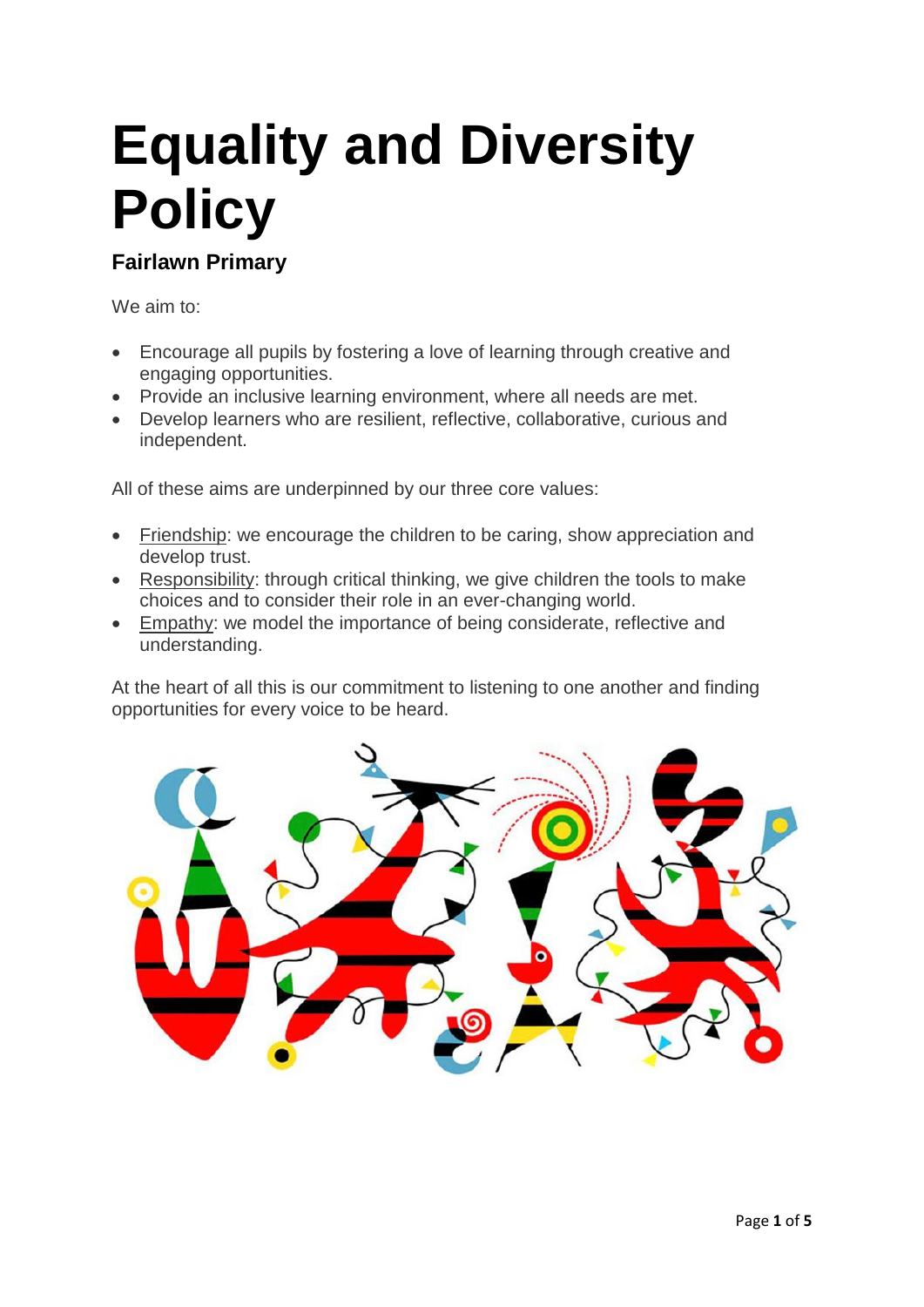#### **Our Commitment**

We are committed to ensuring equality of education and opportunity for all our families, irrespective of race, gender, disability, faith or religion or socio-economic background. We aim to develop a culture of inclusion and diversity in which all those connected to the school feel proud of their identity and able to participate fully in school life.

#### **Underlying principles, Requirements of the Equality Act 2010 and our aims**

As a school we welcome our duties under the Equality Act 2010.

The general duties are to:

- eliminate discrimination,
- advance equality of opportunity
- foster good relations

We understand the principal of the act and the work needed to ensure that those with protected characteristics are not discriminated against and are given equality of opportunity.

A protected characteristic under the act covers the groups listed below:

- age (for employees not for service provision)
- disability
- race
- sex (including issues of transgender)
- gender reassignment
- maternity and pregnancy
- religion and belief
- sexual orientation
- Marriage and Civil Partnership (for employees)

In order to meet our general duties, listed above, the law requires us to carry out some specific duties to demonstrate how we meet the general duties.

These are to:

- Publish Equality Information to demonstrate compliance with the general duty across its functions (We will not publish any information that can specifically identify any individual)
- Prepare and publish equality objectives which we will review on an annual basis
- Consult all our stakeholders in the development of our equality objectives and report on progress against our objectives on an annual basis

In order to do this effectively we will collect data related to the protected characteristics above and analyse this data to determine our focus for our equality objectives. The data will be assessed across our core provisions as a school, but we will also analyse available data relating to the context of our local community, paying particular attention to the following areas: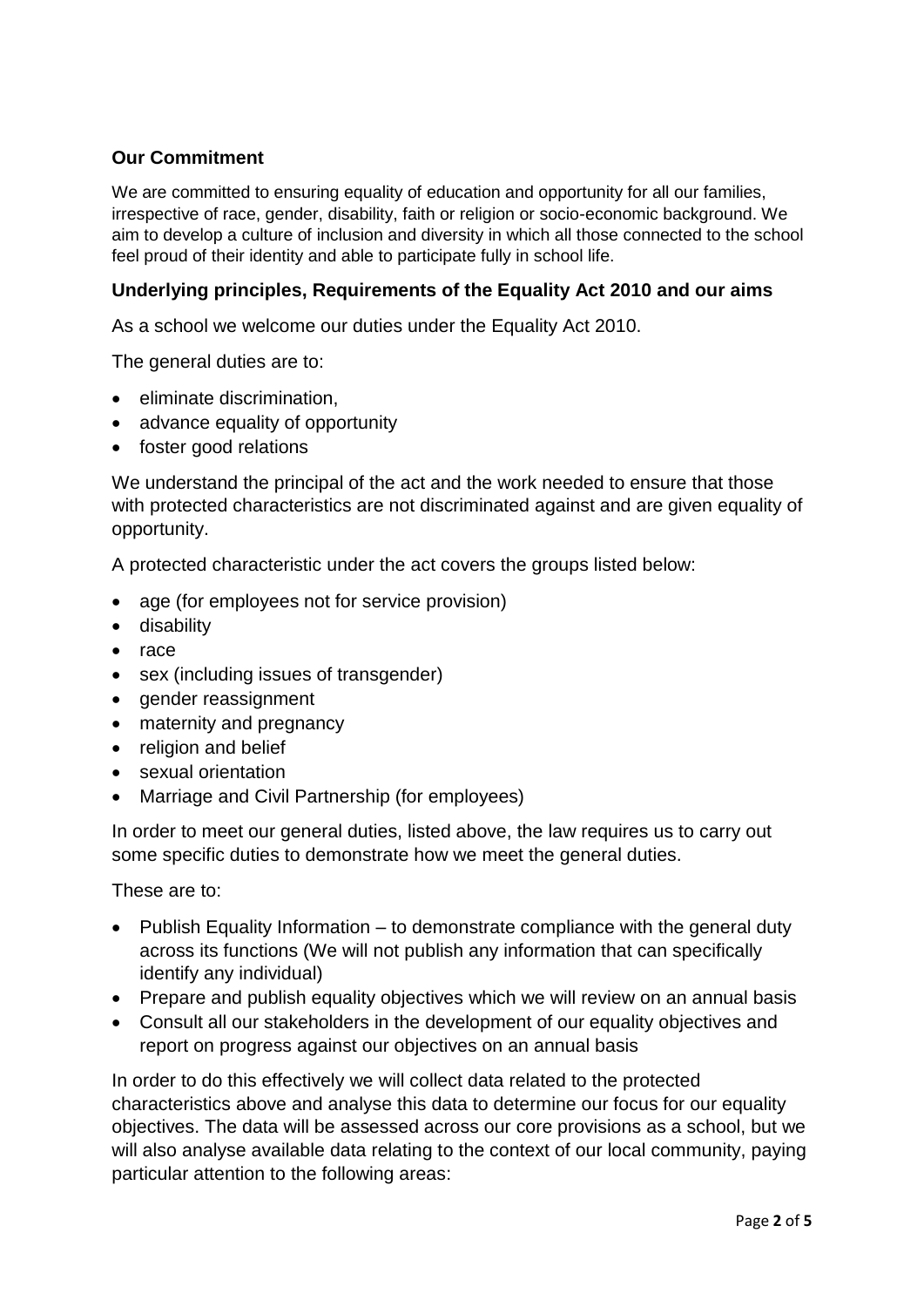- Admissions
- Attendance
- Attainment
- Exclusions
- Prejudice related incidents

We will publish our equality statement on our website annually. This will include our school characteristics and our equality objectives.

These objectives will detail how we will ensure equality is applied and where we find evidence that other areas have a significant impact on any particular group we will include work in this area.

We also recognise that our work on equality is central to the successful promotion of fundamental British Values, especially in relation to the values of respect and tolerance and the rule of law. We will therefore ensure that our curriculum helps to prepare pupils for life in modern Britain and that we work proactively to address all forms of prejudice and discrimination, including derogatory and discriminatory language. We recognise that these duties reflect international human rights standards as expressed in the UN Convention on the Rights of the Child, the UN Convention on the Rights of People with Disabilities, and the Human Rights Act 1998.

In fulfilling our legal obligations we will:

- Recognise and respect diversity
- Cover equality issues in our curriculum as part of our focus on pupil's spiritual, moral, social and cultural (SMSC) development
- Foster positive attitudes and relationships, and a shared sense of belonging
- Observe good equalities practice, including staff recruitment, retention and development
- Aim to reduce and remove existing inequalities and barriers
- Consult experts
- Strive to ensure that society will benefit
- Fully support and ensure we adhere to Lewisham's Pledge for Racial Equality: [https://lewisham.gov.uk/myservices/education/schools/pledge-to-tackle-race](https://lewisham.gov.uk/myservices/education/schools/pledge-to-tackle-race-inequalities-in-education)[inequalities-in-education](https://lewisham.gov.uk/myservices/education/schools/pledge-to-tackle-race-inequalities-in-education)

| <b>School Community</b> | <b>Responsibility</b>                                                                                                                                                                                                          |
|-------------------------|--------------------------------------------------------------------------------------------------------------------------------------------------------------------------------------------------------------------------------|
| Governing Body          | Involving and engaging the whole school community<br>in identifying and understanding equality barriers<br>and in the setting of objectives to address these.<br>Monitoring progress towards achieving equality<br>objectives. |

#### **Roles and responsibilities**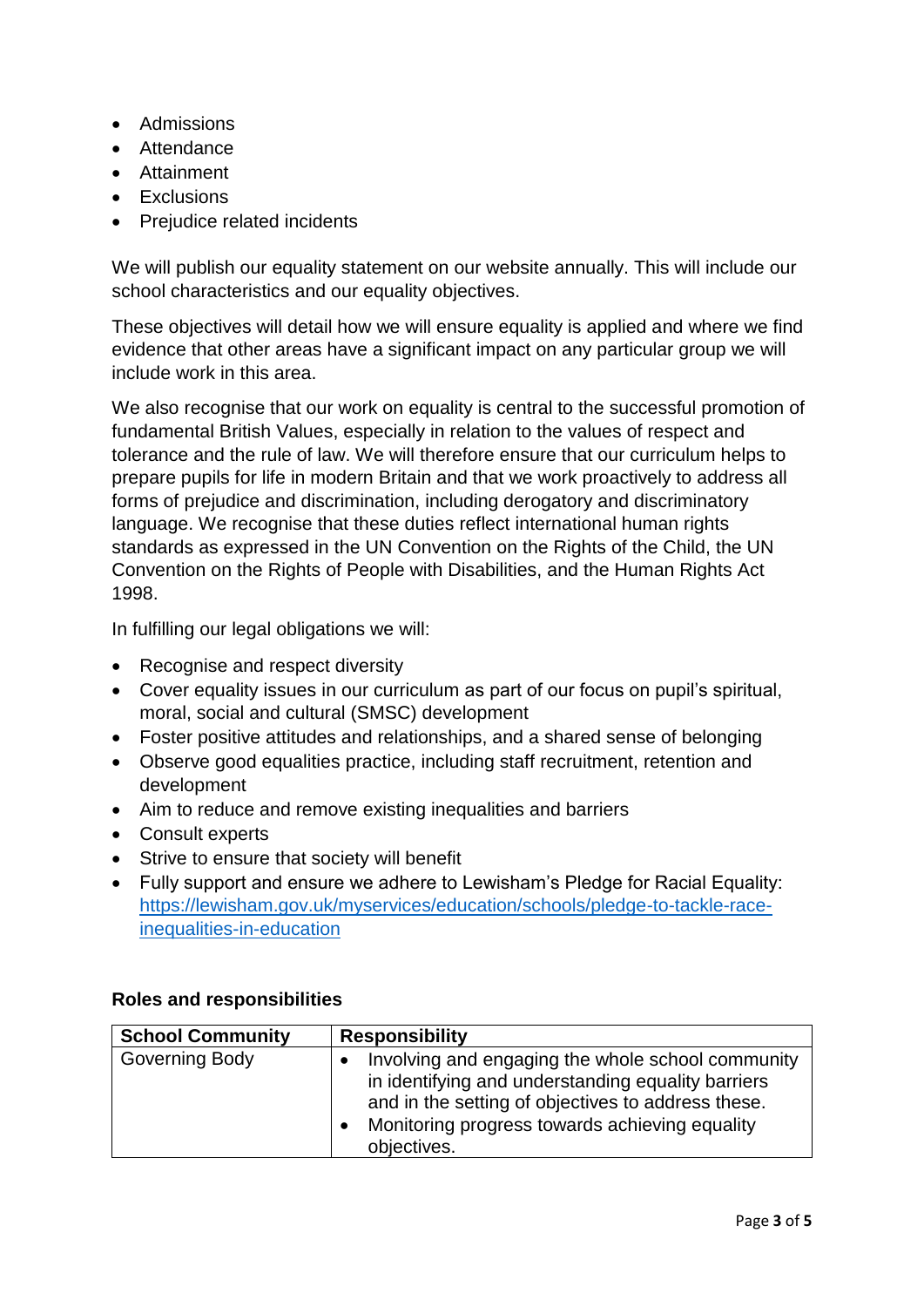|                        | Publishing data and publishing equality objectives.<br>$\bullet$<br>Ensuring that staff have access to appropriate<br>training and resources.                                                                                                                                                                                                                                                                                                                             |
|------------------------|---------------------------------------------------------------------------------------------------------------------------------------------------------------------------------------------------------------------------------------------------------------------------------------------------------------------------------------------------------------------------------------------------------------------------------------------------------------------------|
| <b>Head Teacher</b>    | As above including:<br>Promoting key messages to staff, parents and pupils<br>about equality and what is expected of them and can<br>be expected from the school in carrying out its day<br>to day duties.<br>Ensuring that all of the school community receives<br>adequate training to meet the need of delivering<br>equality, including pupil awareness.<br>Ensure that all staff are aware of their responsibility<br>to record report, and respond appropriately to |
| Senior leadership Team | prejudice related incidents.<br>To support the Head as above<br>Ensure fair treatment and access to services and<br>opportunities.<br>Ensure that all staff are aware of their responsibility<br>$\bullet$<br>to record, report and respond appropriately to<br>prejudice related incidents.                                                                                                                                                                              |
| <b>Teaching Staff</b>  | Help in delivering the right outcomes for pupils.<br>٠<br>Uphold the commitment made to pupils and<br>parents/carers on how they can be expected to be<br>treated.<br>Design and deliver an inclusive curriculum.<br>Ensure that you are aware of your responsibility to<br>$\bullet$<br>record, report and respond appropriately to prejudice<br>related incidents.                                                                                                      |
| Non - Teaching Staff   | Support the school and the governing body in<br>$\bullet$<br>delivering a fair and equitable service to all<br>stakeholders.<br>Uphold the commitment made by the head<br>teacher/principal on how pupils and parents/carers<br>can be expected to be treated.<br>Support colleagues within the school community.<br>Ensure that you are aware of your responsibility to<br>$\bullet$<br>record, report and respond appropriately to prejudice<br>related incidents.      |
| Parents/Carers         | Take an active part in identifying barriers for the<br>$\bullet$<br>school community and in informing the governing<br>body of actions that can be taken to eradicate these.<br>Take an active role in supporting and challenging<br>the school to achieve the commitment given to the<br>school community in tackling inequality and<br>achieving equality of opportunity for all.                                                                                       |
| <b>Pupils</b>          | Supporting the school to achieve the commitment<br>$\bullet$<br>made to tackling inequality.<br>Uphold the commitment made by the head teacher<br>$\bullet$<br>on how pupils and parents/carers, staff and the                                                                                                                                                                                                                                                            |